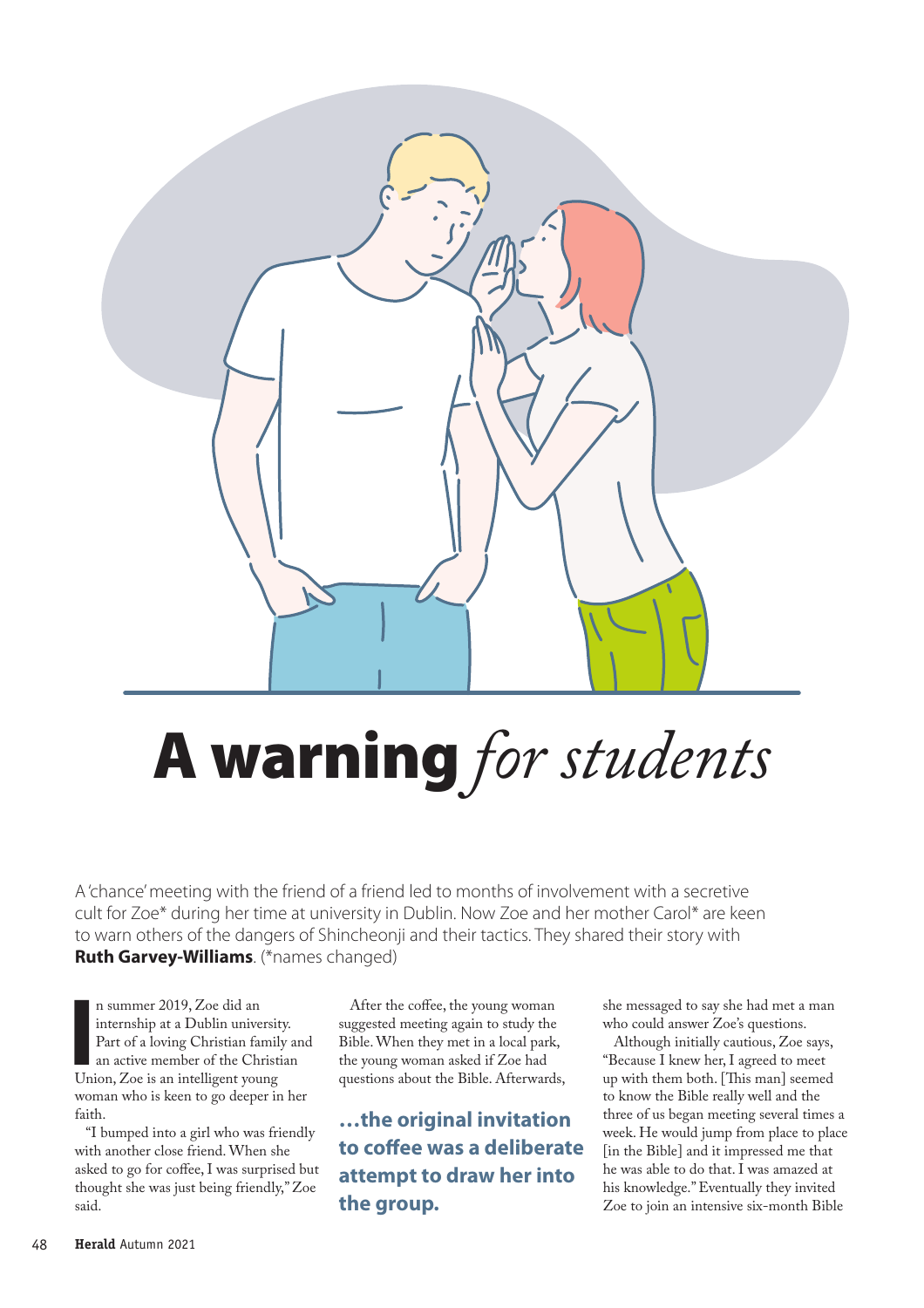study programme.

"They began saying we should not tell anyone and used Micah 7:5 to back it up. The other girl was sure that she would not tell her family, so I did not tell anyone either," Zoe said. "In October, I began the lessons. There were six of us. I didn't realise then but there was always one who was learning and one who had brought them along (a recruiter like the girl who brought me).

"Eventually, I had lessons on my own. I was told I was learning quicker than the others. The man was very respectful; it wasn't dangerous in that sense but it was important that I was never late. I couldn't miss a single session and they wanted to know everything I was doing. I wasn't able to go home as much and I had to lie to my parents."

Zoe was told that she needed to learn without interference. Soon she was told about a 'graduation' ceremony that would allow her to join the main meetings. This would involve travelling to London (a trip that Zoe was to keep secret from her family even though it meant missing a family event).

There was increasing pressure to attend meetings and give money to the group. "They did not want us to ask questions. I think I was brought on quicker because I didn't question anything. In hindsight, I wish I had!" Zoe said.

Back at home, mum Carol became increasingly concerned that Zoe didn't seem to want to visit anymore but the family still had no idea what was going on.

Zoe found herself under pressure to attend meetings even to the detriment of her studies. "They laughed when I talked about college grades. They told me I had never really understood the Bible before and that my life was so much better now that I was part of the group," Zoe explained. "I didn't see the people I loved and I stopped meeting with friends. They make you believe that your family will

be going to heaven because of you. That was a big motivation. I wanted the best for my family. I thought if I didn't go my family would lose out on eternal life. I hate lying but I kept on going with it."

The group expected Zoe to be at a meeting on Christmas Eve and told her to lie to her parents, something they described as 'wisdom'. Carol begged Zoe not to go back to Dublin. "I told her, 'I want you here for Christmas Eve' but she went anyway. I could not understand it. I thought, 'This is not Zoe.""

## **What is alarming is the number of dedicated young Christians who have been lured into this group without the knowledge of their families.**

The meetings Zoe attended were presented from the Shincheonji 'church' in South Korea. "We had to wear black trousers and a white shirt and we all sat on the #oor. You had to bow your head when the leader, Lee Man Hee, came on. This man thought he was the new 'John' that it talks about in Revelation. He also referred to himself as the 'advocate' – and said he was the only person who could interpret Scripture and that he alone was able to unlock the true meaning of the Bible."

Zoe discovered that the girl who had recruited her into the group was called a 'harvester' – the original invitation to coffee was a deliberate attempt to draw her into the group.

"The man I was meeting in Ireland was from Austria. He had been ordered by the group to move to Ireland with only two days' notice to become a 'harvester' and a teacher for Shincheonji. There



was a lot of importance placed on me becoming a harvester too – going out to find people who were potential new recruits. We would stand on Grafton Street and ask people questions. We had to figure out if people might be suitable and write a report," she added.

The group would target young men and women in churches or Christian Union meetings, befriending them and persuading them to come along to Shincheonji meetings, in the same way Zoe had been recruited.

Everything finally came to a head in February 2020. The whole family was invited to a party but Zoe told them she could not go.

"We were out for a walk and I told her, 'Surely you can miss one week' but she kept making up excuses," Carol said. "I kept pushing her until eventually she said, 'You will think I'm crazy.'"

Zoe's father reassured her, gently and patiently encouraging her to tell them the truth about what had been happening.

"Whenever I was trying to tell my parents, it was so hard. I felt guilty telling them because I wasn't supposed to. Telling them was such a relief but I was so brainwashed at the time. Thankfully they stayed calm and didn't overreact," Zoe said.

Carol and her husband could tell something was seriously wrong. They suggested that Zoe talk to their church minister. After months of manipulation, it wasn't easy to get through to Zoe.



Shincheonji (SCJ) originates in South Korea and has been operating in Ireland since 2018. The group recruits young Christian students through cold contact, one-to-one interviews on university campuses or by acting under the guise of

Alpha. (Since Covid they've also used social media.) The group refers to a method of "unlocking the secrets" of the Bible. It is controlling and secretive, requiring high levels of commitment and engagement. On Premier Christian News, Nicky Gumbel warned about the dangers of the group. (*www.premierchristian.news/en/news/article/nicky-gumbelwarns-of-potentially-dangerous-cult*)